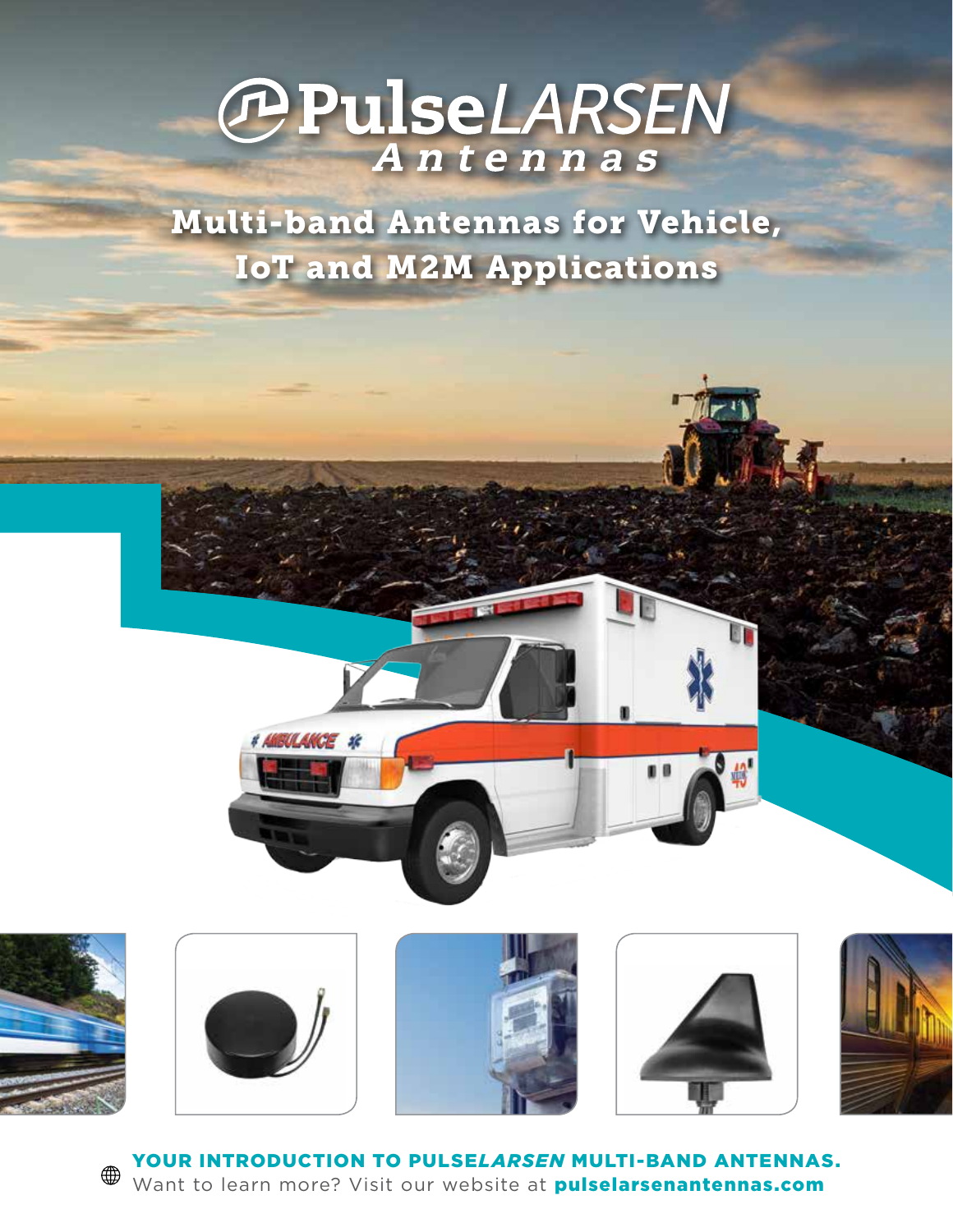



# PULSE*LARSEN* MULTI-BAND ANTENNAS

Whether your need is for antennas for police, utility trucks, ambulances, agricultural or recreational vehicles, public transportation or remote monitoring and control Pulse*Larsen* has your multi-band solution. For over 50 years we have produced vehicular/outdoor ruggedize antennas. Our expertise covers 3G/4G(LTE), WiFi, GPS(GNSS), ISM, and other Technologies.

For precise navigation our solutions cover all satellite navigation types including GPS, GLONASS, Beidou/

Compass, and Galileo. Plus we have products that combine navigation with data transmission for complete telematics requirements. Our navigation antennas are designed for use in trucking, commercial fleets, utility, public safety, search and rescue, GPS and mapping markets.

For utility applications we offer extensive ruggedized, tamper-proof and aesthetically pleasing solutions. Our offering includes antennas with lowest profile, steel mounting studs with steel nuts, UV-Rated plastics and other features to keep idle hands from tampering with the antenna.

 $\sqrt{2}$ 

On Ground Plane: Best if installed on metal vehicle roof, metal utility box, or other metal structucture. On Non-Metal: Best if installed on fiberglass, plastic, or other non-metallic surface. Contact factory if any concerns about installation methods.





|                      | ANIENNA<br><b>SUMMARY</b>                                                                                            |                                                                                                               |                                                                                    |                                                                                       |                                                                         |                                                      |                                                                      |
|----------------------|----------------------------------------------------------------------------------------------------------------------|---------------------------------------------------------------------------------------------------------------|------------------------------------------------------------------------------------|---------------------------------------------------------------------------------------|-------------------------------------------------------------------------|------------------------------------------------------|----------------------------------------------------------------------|
|                      |                                                                                                                      | <b>Panther</b>                                                                                                | <b>Jaguar</b>                                                                      | <b>Armadillo</b>                                                                      | <b>Razorback</b><br><b>(Spring 2017)</b>                                | <b>FIN</b>                                           | <b>DISC</b>                                                          |
|                      |                                                                                                                      | • Best Performance<br>• Low Cost<br>• Best Gain,<br>Efficiency, VSWR,<br>and Port-to-Port<br><b>Isolation</b> | • Low profile<br>• Good<br>Performance<br>•Various Install<br><b>Methods</b>       | • Low Profile<br>•Good Performance<br>•Tamper-proof steel stud<br>'Narrowest Package≠ | • Best Performance<br>• Narrow Profile.<br>• Tamper-proof<br>steel stud | • Best<br>Performance<br>• Aesthetically<br>pleasing | • Good<br>Performance.<br><b>ISM Options</b>                         |
| No. of<br>Ports      | <b>Baseline</b><br>Configuration                                                                                     |                                                                                                               |                                                                                    |                                                                                       |                                                                         |                                                      |                                                                      |
| 6                    | $LTE - (2x)$<br>WiFi-Dual Band (3x)<br>GPS -full GNSS (1x)                                                           |                                                                                                               |                                                                                    |                                                                                       |                                                                         |                                                      |                                                                      |
| 5                    | $LTE - (2x)$<br>WiFi-Dual Band (2x)<br>GPS -full GNSS (1x)                                                           |                                                                                                               |                                                                                    |                                                                                       |                                                                         |                                                      |                                                                      |
| $\overline{4}$       | $LTE - (2x)$<br>WiFi-Dual Band (1x)<br>GPS -full GNSS (1x)                                                           |                                                                                                               |                                                                                    |                                                                                       |                                                                         |                                                      |                                                                      |
| 3                    | $LTE - (2x)$<br>GPS -full GNSS (1x)<br>or<br>LTE(1x)<br>WiFi-Dual Band (1x)<br>GPS-full GNSS (1x)                    |                                                                                                               |                                                                                    |                                                                                       |                                                                         |                                                      |                                                                      |
| $\overline{2}$       | $3G$ - or $ISM - (1x)$<br>GPS - Full GNSS (1x)<br><b>or</b><br>LTE(1x)<br>GPS-full GNSS (1x)<br><b>or</b><br>LTE(2x) |                                                                                                               |                                                                                    |                                                                                       |                                                                         |                                                      |                                                                      |
| <b>Color Options</b> |                                                                                                                      | Black, White                                                                                                  | <b>Black</b>                                                                       | Black, White                                                                          | <b>Black</b>                                                            | Black, White                                         | <b>Black</b>                                                         |
|                      | <b>Ideal Placement</b>                                                                                               | Either: On Ground<br>Plane;<br>or On Non-Metal<br><b>Surface</b>                                              | Either: On<br>Non-Metal<br>Surface; or On<br>Ground<br>Plane if base used.         | On Ground Plane                                                                       | Either:<br>On Ground Plane<br>; or On Non-Metal<br>Surface              | On Ground<br>Plane                                   | Either:<br>On Ground<br>Plane;<br>or On<br>Non-Metal<br>Surface      |
|                      | Package Available Mounting                                                                                           | Direct Mount Stud<br>(Magnetic Mount<br>available)                                                            | <b>Adhesive Mount</b><br>(Magnetic Mount<br>and Fixed Mount<br>Adapters available) | <b>Direct Mount Stud</b><br>(Magnetic Mount versions<br>available)                    | Direct Mount Stud<br>(Magnetic Mount<br>versions available)             | Direct Mount<br>Stud                                 | Direct Mount<br>Stud<br>(Magnetic<br>Mount<br>Versions<br>Available) |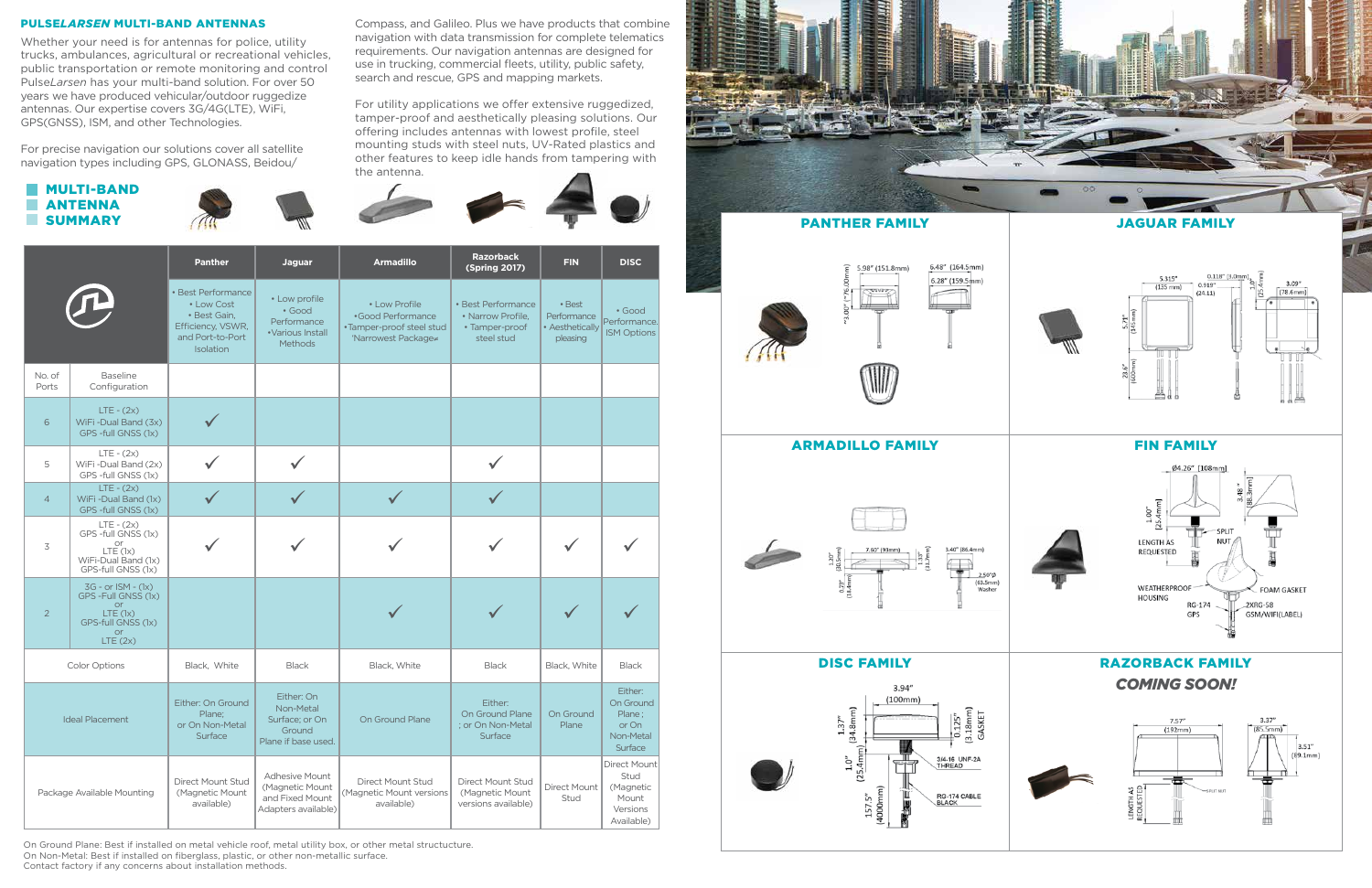\* Measured with a default cable length in free space. \*\* Measured with 6inch cable with 40" GP.

\*\*\* Measured with 4" cable with 24" GP. Attenuation of cable assembly with 17' RG58 is 4.6dB @2.7GHz and 7.3dB @6GHz.

|                                            |                                 |                                      | GPSMB302<br>GPSMB301                |                         | GPSDM700/5800GGT<br>W4165                   | GPSLPMB401                                   | apply to all areas of the USA or Canada.       |                                                         |                              |                                            |                  |                            |                                          |                                              | $\sim$                |                |               |                            |        |       |        |
|--------------------------------------------|---------------------------------|--------------------------------------|-------------------------------------|-------------------------|---------------------------------------------|----------------------------------------------|------------------------------------------------|---------------------------------------------------------|------------------------------|--------------------------------------------|------------------|----------------------------|------------------------------------------|----------------------------------------------|-----------------------|----------------|---------------|----------------------------|--------|-------|--------|
|                                            | <b>PANTHER (PAN, GPSMB)</b>     |                                      |                                     |                         |                                             | <b>PANTHER (PAN, GPSMB)</b>                  |                                                |                                                         |                              |                                            |                  |                            |                                          |                                              |                       |                |               |                            |        |       |        |
|                                            | <b>ELECTRICAL SPECS</b>         |                                      |                                     |                         |                                             |                                              | <b>MECHANICAL SPECS</b>                        |                                                         |                              |                                            |                  |                            |                                          | <b>ENVIRONMENTAL SPECS</b>                   |                       |                |               |                            |        |       |        |
| Model Part<br>Number                       | Numbers<br>of<br>Cables         | Application                          | Frequency<br>(MHz)                  | VSWR <sup>*</sup>       | Peak Gain***<br>(dBi, Average)              | Isolation*<br>(dB)                           | Dimension<br>mm (inch)                         | Mounting<br>Method                                      | Cable<br>Type                | Cable<br>Length<br>$({\rm ft}/\,{\rm mm})$ | Connector        | Radome<br>color            | Operating<br>Temp.                       | Radome                                       | Weather<br>Resistance |                |               |                            |        |       |        |
| <b>PAN62311DM</b>                          | 6                               | LTE <sub>1</sub>                     | 698-960/<br>1695-2700/<br>2900-3600 | < 1.5                   | 4 @698-2170MHz<br>5 @2170-3600MHz           | $-15$                                        | L: 164.5(6.48")                                | Direct mount, 7/8"<br>(22mm) threaded<br>through-hole   | <b>RG 58</b>                 |                                            | SMA(m)           |                            | $-40C$ to                                | ABS/PC<br>UV stable.<br><b>UL-94HB</b>       |                       |                |               |                            |        |       |        |
|                                            |                                 | LTE <sub>2</sub>                     |                                     |                         |                                             |                                              |                                                |                                                         | <b>RG 58</b>                 |                                            | SMA(m)           | <b>Black</b>               |                                          |                                              |                       |                |               |                            |        |       |        |
| (Black radome)<br>PAN62312DM               |                                 | WLAN1                                | 2400-2500/                          |                         | 4.5 @ 2.4GHz,                               | $-40$                                        | W: 151.9 (5.98")                               |                                                         | <b>RG 58</b>                 | 17ft/<br>5180mm                            | RP-SMA(m)        | or                         | $+85C$<br>(MIL-STD                       |                                              | <b>IP67</b>           |                |               |                            |        |       |        |
| (White)                                    |                                 | WLAN 2                               | 4900-5925                           | < 1.5                   | 5 @ 5GHz                                    |                                              | $\times$<br>H: 76 (3.0")                       |                                                         | <b>RG 58</b>                 |                                            | RP-SMA(m)        | White                      | 810G)                                    |                                              |                       |                |               |                            |        |       |        |
|                                            |                                 | WLAN 3                               |                                     |                         |                                             |                                              |                                                |                                                         | <b>RG 58</b>                 |                                            | RP-SMA(m)        |                            |                                          |                                              |                       |                |               |                            |        |       |        |
|                                            |                                 | GNSS                                 | 1559-1607                           | < 2                     |                                             | LNA gain:30dB, NF: < 2.5dB, DC power: 3-5V   |                                                |                                                         | <b>RG 174</b>                |                                            | SMA(m)           |                            |                                          |                                              |                       |                |               |                            |        |       |        |
|                                            |                                 | LTE <sub>1</sub>                     | 698-960/1695-                       | < 1.5                   | 4 @698-2170MHz                              | $-15$                                        | L: 164.48(6.48)<br>W:151.85 (5.98)<br>H: 76(3) |                                                         | <b>RG 58</b>                 |                                            | SMA(m)           |                            | $-40C$ to<br>$+85C$<br>(MIL-STD          |                                              | <b>IP67</b>           |                |               |                            |        |       |        |
| GPSMB501<br>(Black radome)                 |                                 | LTE <sub>2</sub>                     | 2700/2900-3600                      |                         | 5 @2170-3600MHz                             |                                              |                                                | Direct mount, 7/8"                                      | <b>RG 58</b>                 | 17ft/                                      | SMA(m)           | <b>Black</b>               |                                          | ABS/PC<br>UV<br>stable,<br><b>UL-94HB</b>    |                       |                |               |                            |        |       |        |
| GPSMB502                                   | 5                               | WLAN <sub>1</sub>                    | 2400-2500/                          | < 1.4                   | 4.5 $@$ 2.4GHz, 5 $@$                       | $-40$                                        |                                                | (22mm) threaded<br>through-hole                         | <b>RG 58</b>                 | 5180mm                                     | RP-SMA(m)        | or<br>White                |                                          |                                              |                       |                |               |                            |        |       |        |
| (White)                                    |                                 | WLAN <sub>2</sub>                    | 4900-5925                           |                         | 5GHz                                        |                                              |                                                |                                                         | <b>RG 58</b>                 |                                            | RP-SMA(m)        |                            | 810G)                                    |                                              |                       |                |               |                            |        |       |        |
|                                            |                                 | GNSS                                 | 1559-1607                           | < 2                     |                                             | LNA gain:30dB, NF: < 2.5dB, DC power: 3-5V   |                                                |                                                         | <b>RG 174</b>                |                                            | SMA(m)           |                            |                                          |                                              |                       |                |               |                            |        |       |        |
|                                            | $\overline{4}$                  | LTE <sub>1</sub>                     | 698-960/1695-<br>< 1.5              |                         | 4 @698-2170MHz                              | $-15$                                        |                                                | Direct mount, 7/8"<br>(22mm) threaded<br>through-hole   | <b>RG 58</b>                 |                                            | SMA(m)           |                            | $-40C$ to<br>$+85C$<br>(MIL-STD<br>810G) | ABS/PC<br>UV<br>stable,<br><b>UL-94HB</b>    | <b>IP67</b>           |                |               |                            |        |       |        |
| GPSMB401<br>(Black)<br>GPSMB402<br>(White) |                                 | LTE <sub>2</sub>                     | 2700/2900-3600                      |                         | 5 @2170-3600MHz                             |                                              | L: 164.48(6.48)                                |                                                         | <b>RG 58</b>                 | 17ft/<br>5180mm                            | SMA(m)           | <b>Black</b>               |                                          |                                              |                       |                |               |                            |        |       |        |
|                                            |                                 | WLAN                                 | 2400-2500/4900-<br>5925             | < 1.4                   | 4.5 $@$ 2.4GHz, 5 $@$<br>5GHz               | N/A                                          | W:151.85 (5.98)<br>H: 76(3)                    |                                                         | <b>RG 58</b>                 |                                            | RP-SMA(m)        | or<br>White                |                                          |                                              |                       |                |               |                            |        |       |        |
|                                            |                                 | <b>GNSS</b>                          | 1559-1607                           | < 2                     |                                             | LNA gain:30dB, NF: < 2.5dB, DC power: 3-5V   |                                                |                                                         | <b>RG 174</b>                |                                            | SMA(m)           |                            |                                          |                                              |                       |                |               |                            |        |       |        |
| GPSMB301<br>(Black)<br>GPSMB302<br>(White) | 3                               | LTE <sub>1</sub><br>LTE <sub>2</sub> | 698-960/1695-<br>2700/2900-3600     | < 1.5                   | 6 @698-2170MHz<br>5.5 @2170-3600MHz         | $-15$                                        | L: 164.48(6.48)<br>W:151.85 (5.98)             | Direct mount, 7/8"<br>(22mm) threaded                   | <b>RG 58</b><br><b>RG 58</b> | 17ft/<br>5180mm                            | SMA(m)<br>SMA(m) | <b>Black</b><br>or         | $-40C$ to<br>$+85C$<br>(MIL-STD          | ABS/PC<br>UV<br>stable,                      | <b>IP67</b>           |                |               |                            |        |       |        |
|                                            |                                 | <b>GNSS</b>                          | 1559-1607                           | < 2                     | LNA gain: 30dB, NF: < 2.5dB, DC power: 3-5V |                                              | H: 76(3)                                       | through-hole                                            | <b>RG 174</b>                |                                            | SMA(m)           | White                      | 810G)                                    | UL-94HB                                      |                       |                |               |                            |        |       |        |
| <b>GPSMBMM</b>                             | Magnetic Mount Bracket          |                                      |                                     |                         |                                             |                                              |                                                | Magnetic Mount Bracket                                  |                              |                                            |                  |                            |                                          |                                              |                       |                |               |                            |        |       |        |
|                                            |                                 |                                      | <b>GPSDM (FIN FAMILY:SKF)</b>       |                         |                                             |                                              | <b>GPSDM (FIN FAMILY: SKF)</b>                 |                                                         |                              |                                            |                  |                            |                                          |                                              |                       |                |               |                            |        |       |        |
|                                            | Numbers<br>of<br>Cables         |                                      |                                     | <b>ELECTRICAL SPECS</b> |                                             |                                              |                                                |                                                         |                              |                                            |                  | <b>ENVIRONMENTAL SPECS</b> |                                          |                                              |                       |                |               |                            |        |       |        |
| Model Part<br>Number                       |                                 | Application                          | Frequency<br>(MHz)                  | VSWR <sup>*</sup>       | Peak Gain **<br>(dBi, Average)              | Isolation*<br>(dB, Min.)                     | Dimension<br>mm (inch)                         | Mounting<br>Method                                      | Cable<br>Type                | Cable<br>Length<br>(t/mm)                  | Connector        | color                      | Radome   Operating<br>Temp.              | Radome                                       | Weather<br>Resistance |                |               |                            |        |       |        |
| GPSDM700/<br>5800GGT                       | 3                               | LTE                                  | 698-960/1710-2700                   | < 2.5                   | 4.4 @698-960MHz,<br>6.5 @1710-2690MHz       | $-10$                                        | Dia.: 108 (4.26)<br>H: 88.3 (3.48)             | Direct mount, 3/4"<br>(19.3mm) threaded<br>through-hole | <b>RG 58</b>                 | 17ft/<br>5180mm                            | SMA(m)           | <b>Black</b>               | $-40C$ to                                | UV<br>stable,<br><b>UL-94</b>                | <b>IP67</b>           |                |               |                            |        |       |        |
| (Black)<br>GPSDMW<br>700/5800GGT           |                                 | <b>WLAN</b>                          | 2400-2485/5150-<br>5875             | < 2                     | 3 @ 2.4GHz, 5 @ 5GHz                        | $-10$ (vs LTE)                               |                                                |                                                         | <b>RG 58</b>                 |                                            | RP-SMA(m)        | or<br>White                | $+85C$<br>(MIL-STD<br>810G)              |                                              |                       |                |               |                            |        |       |        |
| (White)                                    |                                 | GPS                                  | 1575.42                             | < 2                     |                                             | LNA gain:28dB, NF: < 1.3dB, DC power: 3.3-5V |                                                |                                                         | <b>RG 174</b>                |                                            | SMA(m)           |                            |                                          |                                              |                       |                |               |                            |        |       |        |
| GPSDM700/<br>5900GG                        | $\overline{2}$                  | LTE                                  | 698-960/1710-2700                   | < 2.5                   | 4.4 @698-960MHz,<br>6.5 @1710-2690MHz       | $-10$                                        | Dia.: 108 (4.26)<br>H: 88.3 (3.48)             | Direct mount, 3/4"<br>(19.3mm) threaded                 | <b>RG 58</b>                 | 17ft/<br>5180mm                            | SMA(m)           | <b>Black</b><br>(White     | $-40C$ to<br>$+85C$                      | UV<br>stable,                                | <b>IP67</b>           |                |               |                            |        |       |        |
|                                            |                                 | GPS                                  | 1575.42                             | < 2                     |                                             | LNA gain:28dB, NF: < 1.3dB, DC power: 3.3-5V |                                                | through-hole                                            | <b>RG 174</b>                |                                            | SMA(m)           | available)                 | (MIL-STD<br>810G)                        | <b>UL-94</b>                                 |                       |                |               |                            |        |       |        |
|                                            | <b>W4165 (DISC FAMILY: DSC)</b> |                                      |                                     |                         |                                             |                                              |                                                | <b>W4165 (DISC: DSC)</b>                                |                              |                                            |                  |                            |                                          |                                              |                       |                |               |                            |        |       |        |
|                                            | Numbers                         |                                      |                                     |                         | <b>ELECTRICAL SPECS</b>                     |                                              |                                                | <b>MECHANICAL SPECS</b>                                 |                              |                                            |                  |                            |                                          | <b>ENVIRONMENTAL SPECS</b>                   |                       |                |               |                            |        |       |        |
| Model Part<br>Number                       | of<br>Cables                    | Application                          | Frequency<br>(MHz)                  | VSWR*                   | Peak Gain***<br>(dBi, Average)              | Isolation*<br>(dB, Min.)                     | Dimension<br>mm (inch)                         | Mounting<br>Method                                      | Cable<br>Type                | Cable<br>Length<br>(t/mm)                  | Connector        | Radome<br>color            | Operating<br>Temp.                       | Radome                                       | Weather<br>Resistance |                |               |                            |        |       |        |
| W4165                                      | 2                               | GSM/UMTS or<br><b>ISM</b>            | 824-960/1710-2170                   | < 2                     | 2 @824-960, 2 @1710-<br>2170MHz             | $-10$                                        | Dia.: 100 (3.94)                               | Direct mount, 3/4" (19mm)                               | <b>RG 58</b>                 | $13.2 \text{ft}$                           | SMA(m)           | <b>Black</b>               | $-40C$ to                                | UV<br>stable,                                | <b>IP67</b>           |                |               |                            |        |       |        |
|                                            |                                 | <b>GNSS</b>                          | 1559-1607                           | < 2                     |                                             | LNA gain:30dB, NF: < 2.4dB, DC power: 3.3-5V | H: 34.8 (1.37)                                 | Thread hole                                             | <b>RG 174</b>                | 4000mm                                     | SMA(m)           |                            | $+85C$                                   | <b>UL-94</b>                                 |                       |                |               |                            |        |       |        |
| W4165MM                                    | $\overline{2}$                  | GSM/UMTS or<br><b>ISM</b>            | 824-960/1710-2170                   | < 2                     | $3$ @824-960, 4.5<br>@1710-2170MHz          | $-10$                                        | Dia.: 100 (3.94)                               |                                                         | <b>RG 58</b>                 | 13.2ft/<br>4000mm                          | SMA(m)           |                            | $-40C$ to                                | UV                                           |                       |                |               |                            |        |       |        |
|                                            |                                 |                                      |                                     |                         |                                             |                                              |                                                |                                                         |                              | GNSS                                       | 1559-1607        | < 2                        |                                          | LNA gain:30dB, NF: < 2.4dB, DC power: 3.3-5V | H: 34.8 (1.37)        | Magnetic Mount | <b>RG 174</b> | $13.2 \text{ft}$<br>4000mm | SMA(m) | Black | $+85C$ |

- Please contact sales for options of customized cable type, cable length, and connector type.

# **PANTHER - GPSMBXXX FIN - GPSDMXXX** DISC - W4165XXX







Every effort is made to assure the integrity and long life of each Pulse product. In the unfortunate event a problem does occur, you will find us ready to make it right!

Duration of warranty is one year from date of purchase.

Pulse will repair or replace without charge any Larsen antenna product which fails for any reason during the warranty period. Pulse is not responsible for any incidental or consequential damages due to failure of the antenna under this warranty or any implied warranty. This exclusion may not GPSLPMB401 apply to all areas of the USA or Canada.

<sup>-</sup> Frequency detail of GNSS: 1561.098MHz±2.046/ 1575.42MHz±1.023/ 1602.5625MHz±4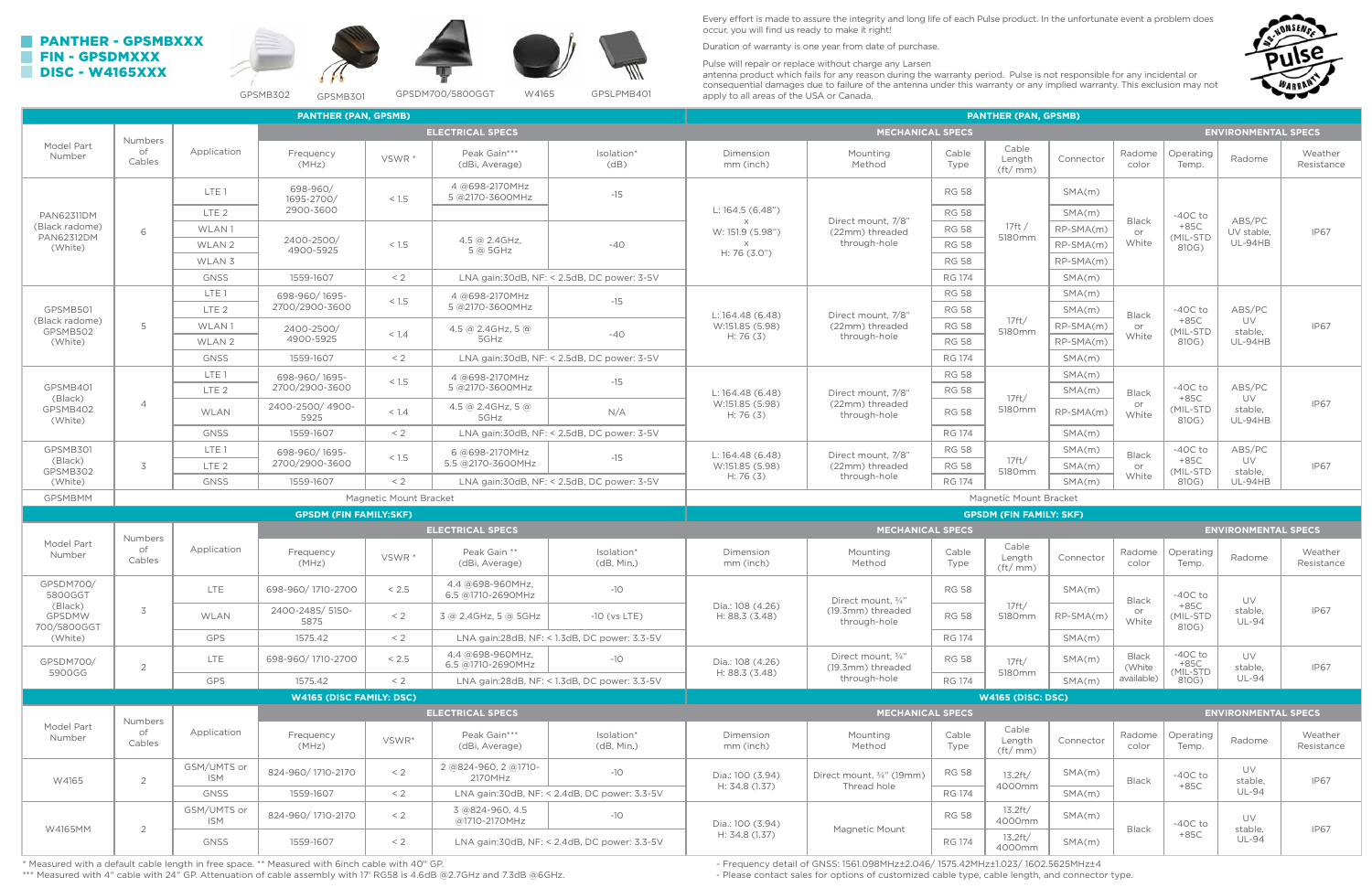# **ARMADILLO • JAGUAR • RAZORBACK**

|                                                       | <b>ARMADILLO (ARM)</b>      |                                      |                                |                      |                                                                |                                                            | <b>ARMADILLO (ARM)</b>                                    |                                                                  |                                |                            |                                       |                                      |                  |                                          |                                       |               |            |        |                             |                  |            |             |
|-------------------------------------------------------|-----------------------------|--------------------------------------|--------------------------------|----------------------|----------------------------------------------------------------|------------------------------------------------------------|-----------------------------------------------------------|------------------------------------------------------------------|--------------------------------|----------------------------|---------------------------------------|--------------------------------------|------------------|------------------------------------------|---------------------------------------|---------------|------------|--------|-----------------------------|------------------|------------|-------------|
|                                                       | <b>ELECTRICAL SPECS</b>     |                                      |                                |                      | <b>MECHANICAL SPECS</b><br><b>ENVIRONMENTAL SPECS</b>          |                                                            |                                                           |                                                                  |                                |                            |                                       |                                      |                  |                                          |                                       |               |            |        |                             |                  |            |             |
| Model Part<br>Number                                  | <b>Numbers</b><br>of Cables | Application                          | Frequency<br>(MHz)             | VSWR <sup>*</sup>    | Peak Gain **<br>(dBi, Average)                                 | Isolation*<br>(dB)                                         | Dimension<br>mm (inch)                                    | Mounting<br>Method                                               | Cable Type                     | Cable<br>Length<br>(t/mm)  | Connector                             | Radome<br>color                      | Operating Temp.  | Radome                                   | Weather<br>Resistance                 |               |            |        |                             |                  |            |             |
| <b>ARM42111DM</b><br>(Black)<br>ARM42112DM<br>(White) | $\overline{4}$              | LTE <sub>1</sub><br>LTE <sub>2</sub> | 698-2700                       | < 2.5                | 1.5 @698-960MHz<br>4.5 @1710-2690MHz                           | $-10$                                                      | L: 193(7.6)<br>W: 87 (3.4)<br>H: 33 (1.32)                | Direct mount. 3/4"<br>(19mm) threaded<br>through-hole            | <b>LMR195</b><br><b>LMR195</b> |                            | SMA(m)<br>SMA(m)                      | <b>Black</b>                         |                  | UV stable,<br><b>UL-94</b>               | <b>IP67</b>                           |               |            |        |                             |                  |            |             |
|                                                       |                             | WLAN                                 | 2400-2500/<br>5150-5900        | $\leq$ 2             | 3 @ 2.4GHz, 5 @ 5GHz                                           | $-10$ (vs LTE)                                             |                                                           |                                                                  | <b>LMR195</b>                  | 17ft/<br>5180mm            | $RP-SMA(m)$                           | or<br>White                          | $-40C$ to $+85C$ |                                          |                                       |               |            |        |                             |                  |            |             |
|                                                       |                             | <b>GNSS</b>                          | 1559-1607                      | < 2                  |                                                                | LNA gain: 30dB, NF: < 2.4dB, DC power: 3.3-5V              |                                                           |                                                                  | <b>RG174</b>                   |                            | SMA(m)                                |                                      |                  |                                          |                                       |               |            |        |                             |                  |            |             |
| ARM32011DM<br>(Black)                                 | 3                           | LTE <sub>1</sub><br>LTE <sub>2</sub> | 698-2700                       | < 2.5                | 1.5 @698-960MHz<br>4.5 @1710-2690MHz                           | $-10$                                                      | L: 193(7.6)<br>W: 87 (3.4)<br>H: 33(1.32)                 | Direct mount, 3/4"<br>(19mm) threaded<br>through-hole            | <b>LMR195</b><br><b>LMR195</b> | 17ft/<br>5180mm            | SMA(m)<br>SMA(m)                      | <b>Black</b><br>or                   | $-40C$ to $+85C$ | UV stable.                               | <b>IP67</b>                           |               |            |        |                             |                  |            |             |
| ARM32012DM<br>(White)                                 |                             | <b>GNSS</b>                          | 1559-1607                      | < 2                  |                                                                | LNA gain: 30dB, NF: < 2.4dB, DC power: 3.3-5V              |                                                           |                                                                  | <b>RG174</b>                   |                            | SMA(m)                                | White                                |                  | <b>UL-94</b>                             |                                       |               |            |        |                             |                  |            |             |
| ARM42111MM<br>(Black, Magnet                          |                             | LTE <sub>1</sub><br>LTE <sub>2</sub> | 698-2700                       | < 2.5                | 1.5 @698-960MHz<br>4.5 @1710-2690MHz                           | $-10$                                                      | L: 193(7.6)                                               | Magnetic mount                                                   | <b>LMR195</b><br><b>LMR195</b> | 17ft/<br>5180mm            | SMA(m)<br>SMA(m)                      | <b>Black</b>                         |                  | UV stable,<br><b>UL-94</b>               | <b>IP67</b>                           |               |            |        |                             |                  |            |             |
| Mount)<br>ARM42112MM                                  | $\overline{4}$              | WLAN                                 | 2400-2500/<br>5150-5900        | $\leq$ 2             | 3 @ 2.4GHz, 5 @ 5GHz                                           | $-10$ (vs LTE)                                             | W: 87 (3.4)<br>H: 33(1.32)                                |                                                                  | <b>LMR195</b>                  |                            | $RP-SMA(m)$                           | or<br>White                          | $-40C$ to $+85C$ |                                          |                                       |               |            |        |                             |                  |            |             |
| (White, Magnet Mount)                                 |                             | <b>GNSS</b>                          | 1559-1607                      | < 2                  |                                                                | LNA gain: 30dB, NF: < 2.4dB, DC power: 3.3-5V              |                                                           |                                                                  | <b>RG174</b>                   |                            | SMA(m)                                |                                      |                  |                                          |                                       |               |            |        |                             |                  |            |             |
| ARM42111AM<br>(Black, Adhesive                        |                             | LTE <sub>1</sub>                     | 698-2700                       | $< 2.5$ <sup>+</sup> | 1@698-960MHz<br>3.5 @1710-2690MHz <sup>+</sup>                 | $-15+$                                                     | L: 193(7.6)<br>W: 87 (3.4)<br>H: 33 (1.32)                | Adhesive mount                                                   | <b>LMR195</b>                  | 17ft/<br>5180mm            | SMA(m)                                | <b>Black</b>                         |                  |                                          |                                       |               |            |        |                             |                  |            |             |
| Mount)<br>ARM42112AM                                  | $\overline{4}$              | LTE <sub>2</sub><br>WLAN             | 2400-2500/                     | $2^{+}$              | 3 @ 2.4GHz, 5 @ 5GHz <sup>+</sup>                              | $-10$ (vs LTE) <sup>+</sup>                                |                                                           |                                                                  | <b>LMR195</b><br><b>LMR195</b> |                            | SMA(m)<br>RP-SMA(m)                   | or<br>White                          | $-40C$ to $+85C$ | UV stable.<br><b>UL-94</b>               | <b>IP67</b>                           |               |            |        |                             |                  |            |             |
| (White, Adhesive<br>Mount)                            |                             | <b>GNSS</b>                          | 5150-5900<br>1559-1607         | $\leq$ 2             |                                                                | LNA gain:30dB, NF: < 2.4dB, DC power: 3.3-5V               |                                                           |                                                                  | <b>RG174</b>                   |                            | SMA(m)                                |                                      |                  |                                          |                                       |               |            |        |                             |                  |            |             |
|                                                       |                             |                                      |                                | <b>JAGUAR (JAG)</b>  |                                                                |                                                            |                                                           |                                                                  |                                |                            | <b>JAGUAR (JAG)</b>                   |                                      |                  |                                          |                                       |               |            |        |                             |                  |            |             |
|                                                       |                             |                                      |                                |                      | <b>ELECTRICAL SPECS</b>                                        |                                                            |                                                           |                                                                  | <b>MECHANICAL SPECS</b>        |                            |                                       |                                      |                  | <b>ENVIRONMENTAL SPECS</b>               |                                       |               |            |        |                             |                  |            |             |
| Model Part<br>Number                                  | Numbers<br>of Cables        | Application                          | Frequency<br>(MHz)             | VSWR <sup>*</sup>    | Peak Gain<br>(dBi, Average)                                    | Isolation*<br>(dB, Min.)                                   | Dimension<br>mm (inch)                                    | Mounting<br>Method                                               | Cable Type                     | Cable<br>Length<br>(ft/mm) | Connector                             | Radome<br>color                      | Operating Temp.  | Radome                                   | Weather<br>Resistance                 |               |            |        |                             |                  |            |             |
| GPSLPMB401                                            | $\overline{4}$              | LTE <sub>1</sub><br>LTE <sub>2</sub> | 698-960/1710-2690              | $< 2.5$ <sup>+</sup> | 4.4 @698-960MHz <sup>+</sup><br>5.4 @1710-2690MHz <sup>+</sup> | $-10+$                                                     | L: $145(5.7)$                                             | Adhesive mount                                                   | <b>LMR195</b><br><b>LMR195</b> | 9.84ft/                    | SMA(m)<br>SMA(m)                      |                                      |                  | UV stable,<br><b>UL-94</b>               | <b>IP67</b>                           |               |            |        |                             |                  |            |             |
|                                                       |                             | WLAN                                 | 2400-2500/<br>5150-5900        | $< 3^{+}$            | 3 @ 2.4GHz, 5 @ 5GHz <sup>+</sup>                              | $-10$ (vs LTE) <sup>+</sup>                                | W:135 (5.3)<br>H: 25 (0.98)                               |                                                                  | <b>LMR195</b>                  | 3000mm                     | RP-SMA(m)                             | <b>Black</b>                         | $-40C$ to $+85C$ |                                          |                                       |               |            |        |                             |                  |            |             |
|                                                       |                             | <b>GNSS</b>                          | 1559-1607                      | $< 2^{+}$            |                                                                | LNA gain:30dB, NF: < 2.4dB, DC power: 3.3-5V               |                                                           |                                                                  | <b>LMR100</b>                  |                            | SMA(m)                                |                                      |                  |                                          |                                       |               |            |        |                             |                  |            |             |
| GPSLPMB401MM                                          |                             | LTE <sub>1</sub><br>LTE <sub>2</sub> | 698-960/1710-2690              | $< 2.5$ **           | 7 @698-960MHz <sup>++</sup><br>8 @1710-2690MHz**               | $-8^{++}$                                                  | L: 145(5.7)<br>W:135 (5.3)<br>H: 25(0.98)<br>H-MM: 25 (1) | Adhesive or Magnetic<br>mount with 'LPMB-<br>4BracketMM' bracket | <b>LMR195</b><br><b>LMR195</b> | 9.84ft/                    | SMA(m)<br>SMA(m)                      |                                      |                  | $UV$ stable,<br>$UL-94$                  | <b>IP67</b>                           |               |            |        |                             |                  |            |             |
|                                                       | $\overline{4}$              | WLAN                                 | 2400-2500/<br>5150-5900        | $< 3^{++}$           | 4.5 $@$ 2.4GHz, 5.5 $@$<br>$5GHz^{+1}$                         | $-10$ (vs LTE) <sup>++</sup>                               |                                                           |                                                                  | <b>LMR195</b>                  | 3000mm                     | $RP-SMA(m)$                           | <b>Black</b>                         | 40C to +85C      |                                          |                                       |               |            |        |                             |                  |            |             |
|                                                       |                             | GNSS                                 | 1559-1607                      | $< 2^{++}$           |                                                                | LNA gain:30dB, NF: < 2.4dB, DC power: 3.3-5V <sup>++</sup> |                                                           |                                                                  | <b>LMR100</b>                  |                            | SMA(m)                                |                                      |                  |                                          |                                       |               |            |        |                             |                  |            |             |
| LPMB401                                               | $\overline{4}$              | LTE <sub>1</sub><br>LTE <sub>2</sub> | 698-960/1710-2690              | $< 2.5$ <sup>+</sup> | 4.4 @698-960MHz <sup>+</sup><br>5.4 @1710-2690MHz <sup>+</sup> | $-10+$                                                     | L: 145(5.7)<br>W:135 (5.3)<br>H: 25 (0.98)                | Adhesive mount                                                   | <b>LMR195</b><br><b>LMR195</b> | 9.84ft/                    | SMA(m)<br>SMA(m)                      | <b>Black</b>                         | $-40C$ to $+85C$ | UV stable,<br><b>UL-94</b>               | <b>IP67</b>                           |               |            |        |                             |                  |            |             |
|                                                       |                             | WLAN1<br>WLAN 2                      | 2400-2500/<br>5150-5900        | $< 3^{+}$            | $3 @ 2.4GHz+$<br>$5$ @ $5$ GHz <sup>+</sup>                    | $-15+$                                                     |                                                           |                                                                  | <b>LMR100</b><br><b>LMR100</b> | 3000mm                     | RP-SMA(m)<br>$RP-SMA(m)$              |                                      |                  |                                          |                                       |               |            |        |                             |                  |            |             |
|                                                       |                             |                                      | RAZORBACK (RAZ) . COMING SOON! |                      |                                                                |                                                            |                                                           |                                                                  |                                |                            | <b>RAZORBACK (RAZ) · COMING SOON!</b> |                                      |                  |                                          |                                       |               |            |        |                             |                  |            |             |
|                                                       | Numbers                     |                                      |                                |                      | <b>ELECTRICAL SPECS</b>                                        |                                                            |                                                           |                                                                  | <b>MECHANICAL SPECS</b>        |                            |                                       |                                      |                  | <b>ENVIRONMENTAL SPECS</b>               |                                       |               |            |        |                             |                  |            |             |
| Model Part Number                                     | of<br>Cables                | Application                          | Frequency<br>(MHz)             | VSWR <sup>*</sup>    | Peak Gain **<br>(dBi, Average)                                 | Isolation*<br>(dB, Min.)                                   | Dimension<br>mm (inch)                                    | Mounting<br>Method                                               | Cable Type                     | Cable<br>Length<br>(t/mm)  | Connector                             | Radome<br>color                      | Operating Temp.  | Radome                                   | Weather<br>Resistance                 |               |            |        |                             |                  |            |             |
| <b>RAZ52211DM</b><br>(BlacK)<br>RAZ52212DM<br>(White) |                             |                                      |                                |                      | LTE <sub>1</sub><br>LTE <sub>2</sub>                           | 644-2700<br>3400-3600                                      | < 2.5                                                     | 3 @698-960MHz<br>4.5 @1710-2690MHz                               | $-10$                          | L: 194(7.6)                | Direct mount, 7/8'                    | <b>LMR195</b><br><b>LMR195</b>       | 17ft/            | SMA(m)<br>SMA(m)                         | <b>Black</b>                          |               | UV stable, |        |                             |                  |            |             |
|                                                       | - 5                         | WLAN1<br>WLAN 2                      | 2400-2500/<br>5150-5900        | < 2                  | $6$ @ 2.4GHz<br>$8.5 \omega$ 5GHz                              | $-15$                                                      | W: 87 (3.4)<br>H: 92(3.6)                                 | (22mm) threaded<br>through-hole                                  | <b>LMR195</b><br><b>LMR195</b> | 5180mm                     | RP-SMA(m)<br>RP-SMA(m)                | or<br>White                          | $-40C$ to $+85C$ | <b>UL-94</b>                             | <b>IP67</b>                           |               |            |        |                             |                  |            |             |
|                                                       |                             | <b>GNSS</b>                          | 1559-1607                      | < 2                  |                                                                | LNA gain:30dB, NF: < 2.4dB, DC power: 3.3-5V               |                                                           |                                                                  | <b>RG174</b>                   |                            | SMA(m)                                |                                      |                  |                                          |                                       |               |            |        |                             |                  |            |             |
| <b>RAZ42111DM</b><br>(Black)<br>RAZ42112DM<br>(White) | $\overline{4}$              | LTE <sub>1</sub>                     | 644-2700                       | < 2.5                | 3 @698-960MHz                                                  | $-10$                                                      | L: $194(7.6)$<br>W: 87 (3.4)                              | Direct mount, 3/4"<br>(19mm) threaded                            | <b>LMR195</b>                  | 17ft/                      | SMA(m)                                | <b>Black</b><br>or                   | $-40C$ to $+85C$ | UV stable.                               | <b>IP67</b>                           |               |            |        |                             |                  |            |             |
|                                                       |                             | LTE <sub>2</sub>                     | 3400-3600                      | 4.5 @1710-2690MHz    |                                                                | H: 92(3.6)                                                 | through-hole                                              |                                                                  | 5180mm<br><b>LMR195</b>        | SMA(m)                     | White                                 |                                      | <b>UL-94</b>     |                                          |                                       |               |            |        |                             |                  |            |             |
| RAZ32011DM<br>(Black)<br>RAZ32012DM<br>(White)        | 3                           |                                      |                                |                      |                                                                |                                                            |                                                           |                                                                  | LTE <sub>1</sub>               | 644-2700<br>3400-3600      | < 2.5                                 | "3 @698-960MHz<br>4.5 @1710-2690MHz" | $-10$            | L: 194(7.6)<br>W: 87 (3.4)<br>H: 92(3.6) | Direct mount, 3/4"<br>(19mm) threaded | <b>LMR195</b> | 17ft/      | SMA(m) | <b>Black</b><br>or<br>White | $-40C$ to $+85C$ | UV stable, | <b>IP67</b> |
|                                                       |                             |                                      |                                |                      |                                                                |                                                            |                                                           |                                                                  | LTE <sub>2</sub>               |                            |                                       |                                      |                  |                                          | through-hole                          | <b>LMR195</b> | 5180mm     | SMA(m) |                             | <b>UL-94</b>     |            |             |
|                                                       |                             | GNSS                                 | 1559-1607<br>1559-1607         | < 2                  | LNA gain:30dB, NF: < 2.4dB, DC power: 3.3-5V                   |                                                            |                                                           |                                                                  | <b>RG174</b>                   |                            | SMA(m)                                |                                      |                  |                                          |                                       |               |            |        |                             |                  |            |             |

\* Measured with a default cable length in free space. + Measured without Ground Plane (GP). ++Measured with 1" bracket and 40" GP. \*\* Measured with 6" cable with 40" GP. Attenuation of cable assembly with 17' LMR195 is 3.8dB @2.7GHz and 5.8dB @6GHz.

- Frequency detail of GNSS: 1561.098MHz±2.046/ 1575.42MHz±1.023/ 1602.5625MHz±4 - Please contact sales for options of customized cable length and connector type.